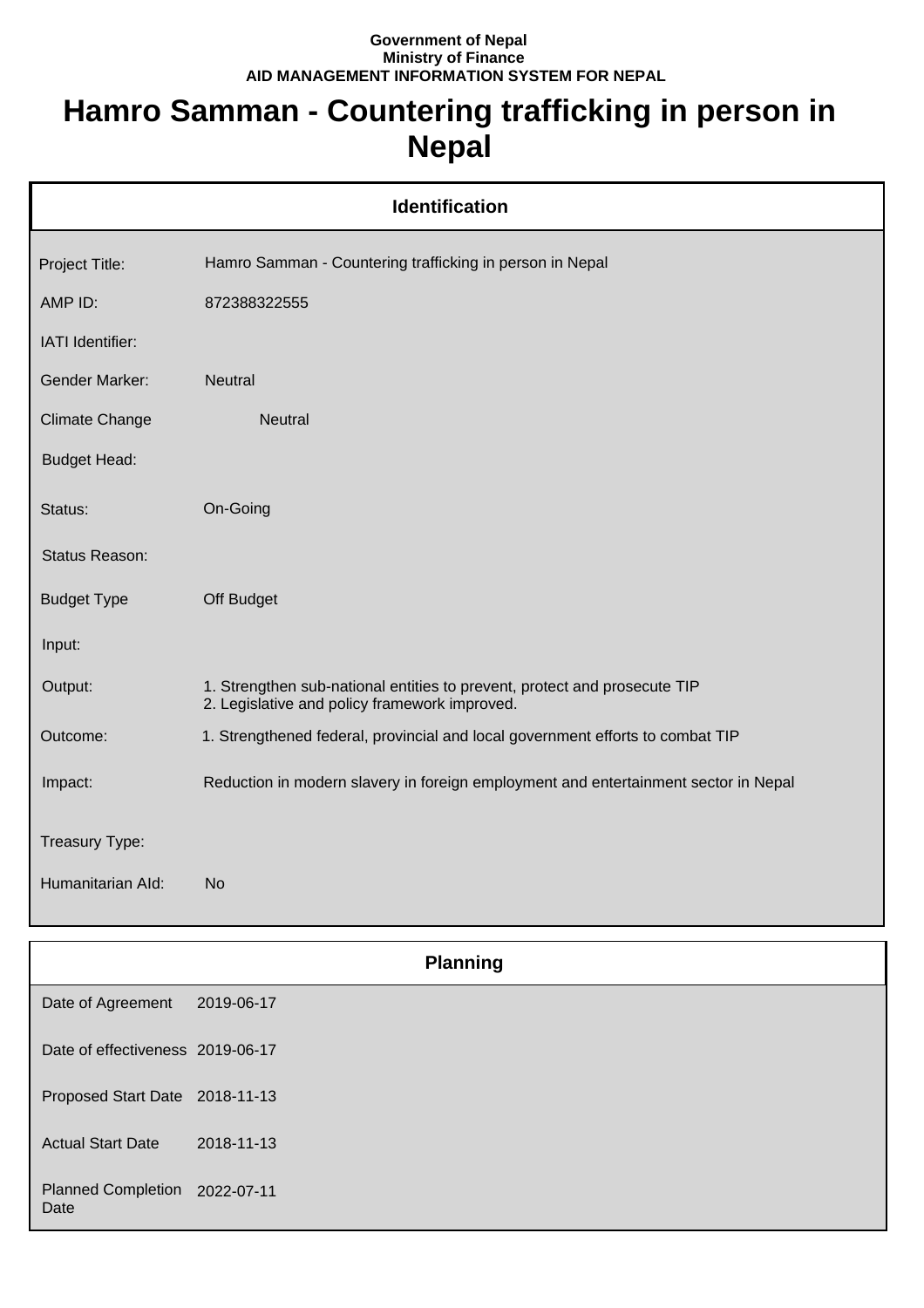| Location     |            |
|--------------|------------|
| Location     | Percentage |
| <b>NEPAL</b> | 100.0%     |

| <b>National Plan</b>                                                                  |            |
|---------------------------------------------------------------------------------------|------------|
| Program                                                                               | Percentage |
| [Human Rights] [Good Governance and Human Rights] [National Development Plan<br>(NDP) | 100.0%     |

| <b>Sector</b>                                 |            |
|-----------------------------------------------|------------|
| Sector                                        | Percentage |
| Nepal Sector Classification OTHERS - SOCIAL 0 | 100.0%     |

| <b>Implementing/Executing Agency</b>      |        |  |
|-------------------------------------------|--------|--|
| <b>Implementing Agency</b>                |        |  |
| Winrock International                     | 100.0% |  |
| <b>Executing Agency</b>                   |        |  |
| U.S. Agency for International Development | 100.0% |  |
| <b>Responsible Organization</b>           |        |  |
| Ministry of Home Affairs                  | 100.0% |  |
| Donor                                     |        |  |
| Department for International Development  | 0.0%   |  |

| <b>Funding</b>                                  |                    |                               |            |                     |
|-------------------------------------------------|--------------------|-------------------------------|------------|---------------------|
| Type of<br>Assistance                           | Mode of<br>Payment | Post Earthquake<br>Assistance | Commitment | <b>Disbursement</b> |
| <b>Department for International Development</b> |                    |                               |            |                     |
| UNDISBURSED BALANCE                             |                    |                               | null       |                     |
|                                                 |                    |                               |            |                     |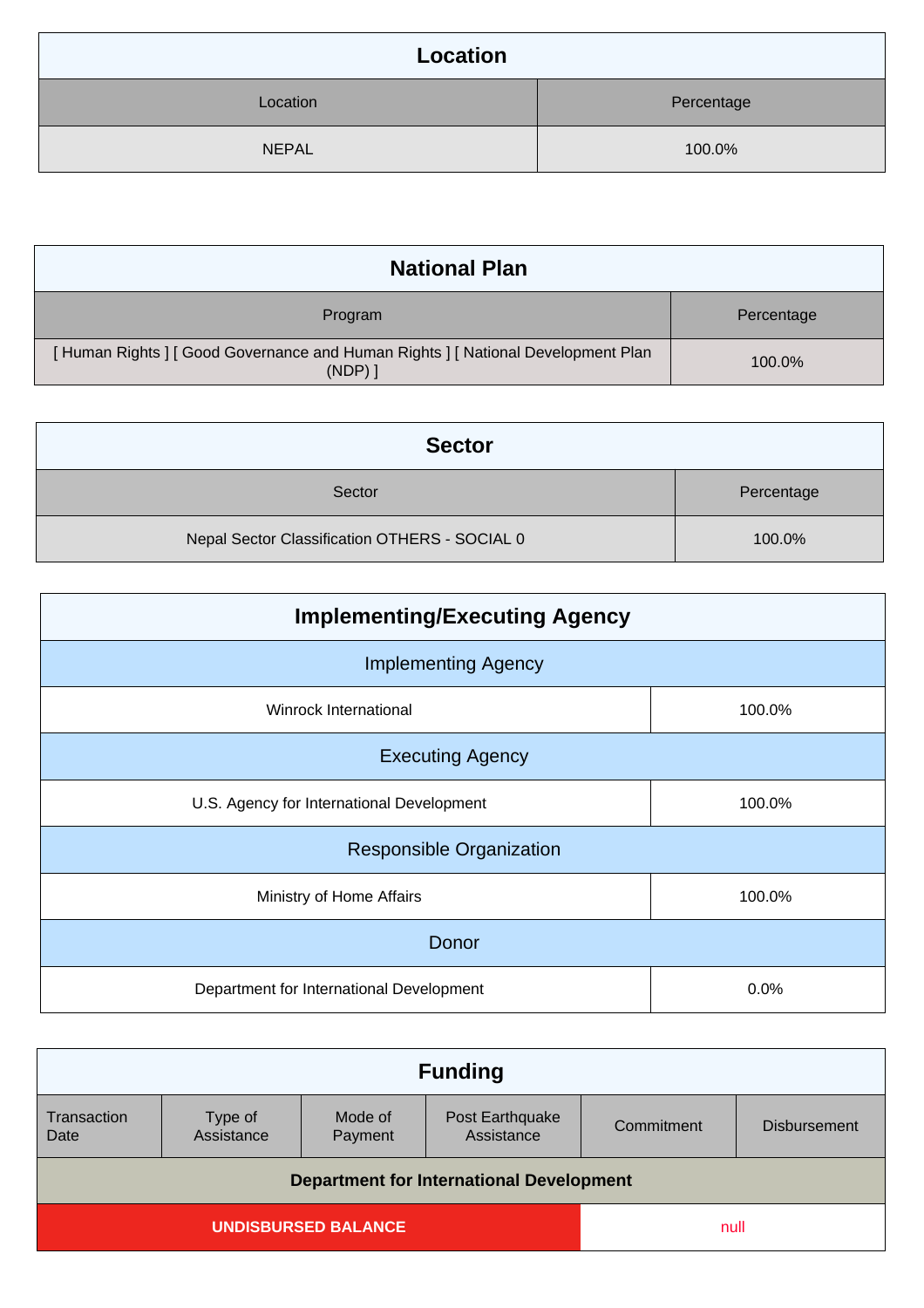| Transaction<br>Date        | Type of<br>Assistance                            | Mode of<br>Payment    | Post Earthquake<br>Assistance | Commitment  | <b>Disbursement</b> |
|----------------------------|--------------------------------------------------|-----------------------|-------------------------------|-------------|---------------------|
|                            |                                                  |                       | <b>Actual</b>                 |             |                     |
| 11/30/2018                 | Technical<br>Assistance<br>(Standalone)          | <b>Direct Payment</b> | No                            | Ŋ           | 894,250             |
| 6/17/2019                  | <b>Technical</b><br>Assistance<br>(Standalone)   | <b>Direct Payment</b> | No                            | 5,689,841   |                     |
| 6/30/2019                  | Technical<br>Assistance<br>(Standalone)          | <b>Direct Payment</b> | No                            | Ю           | 1,523,172           |
| 3/31/2021                  | Technical<br>Assistance<br>(Standalone)          | <b>Direct Payment</b> | No                            |             | 966,131             |
| <b>Total</b>               |                                                  |                       | 5,689,840                     | 3,383,552   |                     |
|                            |                                                  |                       | <b>Planned</b>                |             |                     |
| 3/31/2022                  | Technical<br>Assistance<br>(Standalone)          | <b>Direct Payment</b> | No                            | O           | 362,299             |
|                            |                                                  | <b>Total</b>          |                               | $\mathbf 0$ | 362,299             |
|                            | Total (Department for International Development) |                       |                               | 5,689,840   | 3,745,851           |
| <b>UNDISBURSED BALANCE</b> |                                                  |                       | 1,943,989                     |             |                     |

|                                | <b>Progress Achieved</b> |
|--------------------------------|--------------------------|
| Progress Achieved:             |                          |
| Key Problems:                  |                          |
| Steps Taken to Solve Problems: |                          |